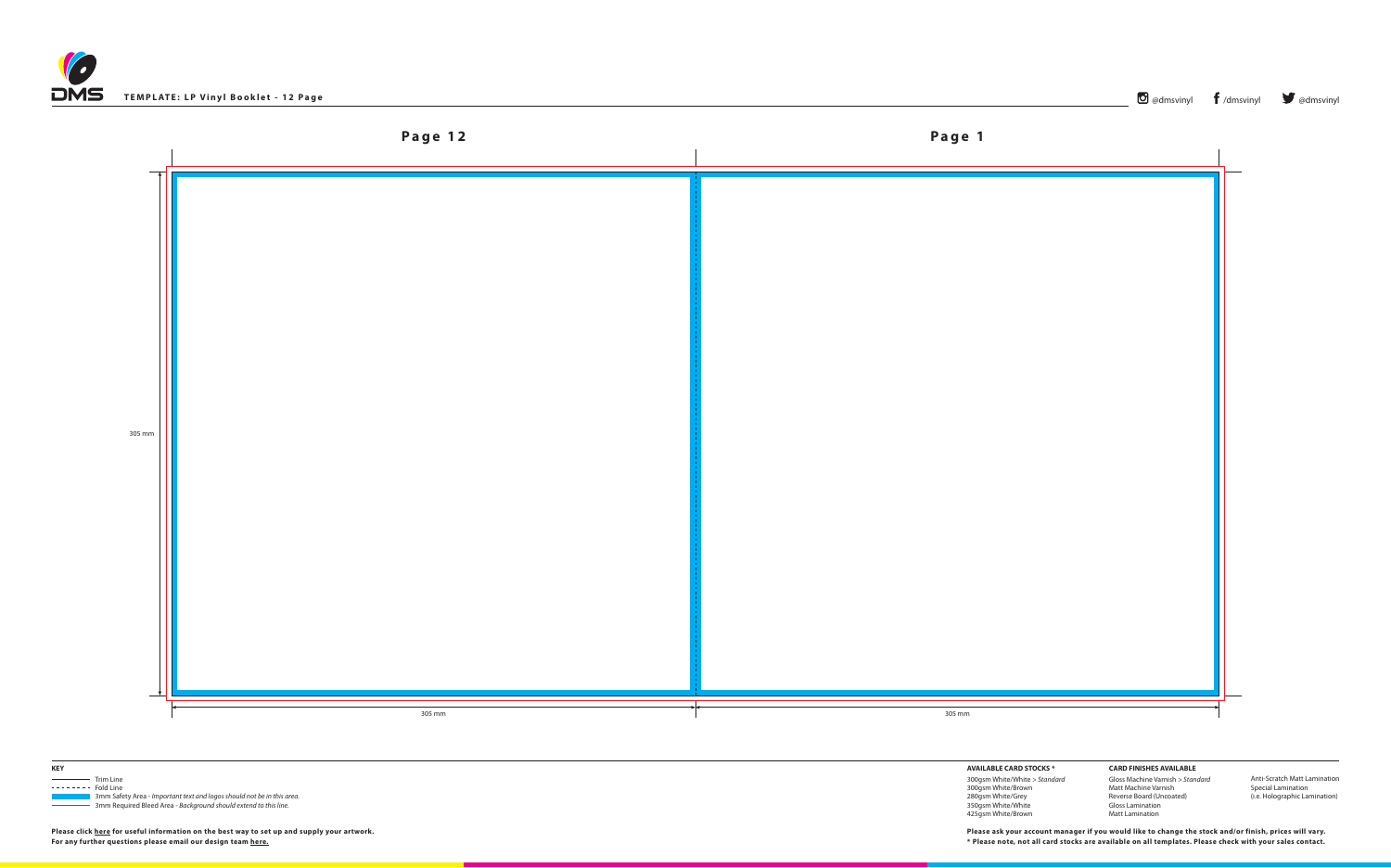





 3mm Safety Area - *Important text and logos should not be in this area*. 3mm Required Bleed Area - *Background should extend to this line.*

**AVAILABLE CARD STOCKS \***

300gsm White/White *> Standard* 300gsm White/Brown 280gsm White/Grey 350gsm White/White 425gsm White/Brown

**CARD FINISHES AVAILABLE** Gloss Machine Varnish *> Standard* Matt Machine Varnish Reverse Board (Uncoated) Gloss Lamination Matt Lamination

Anti-Scratch Matt Lamination Special Lamination (i.e. Holographic Lamination)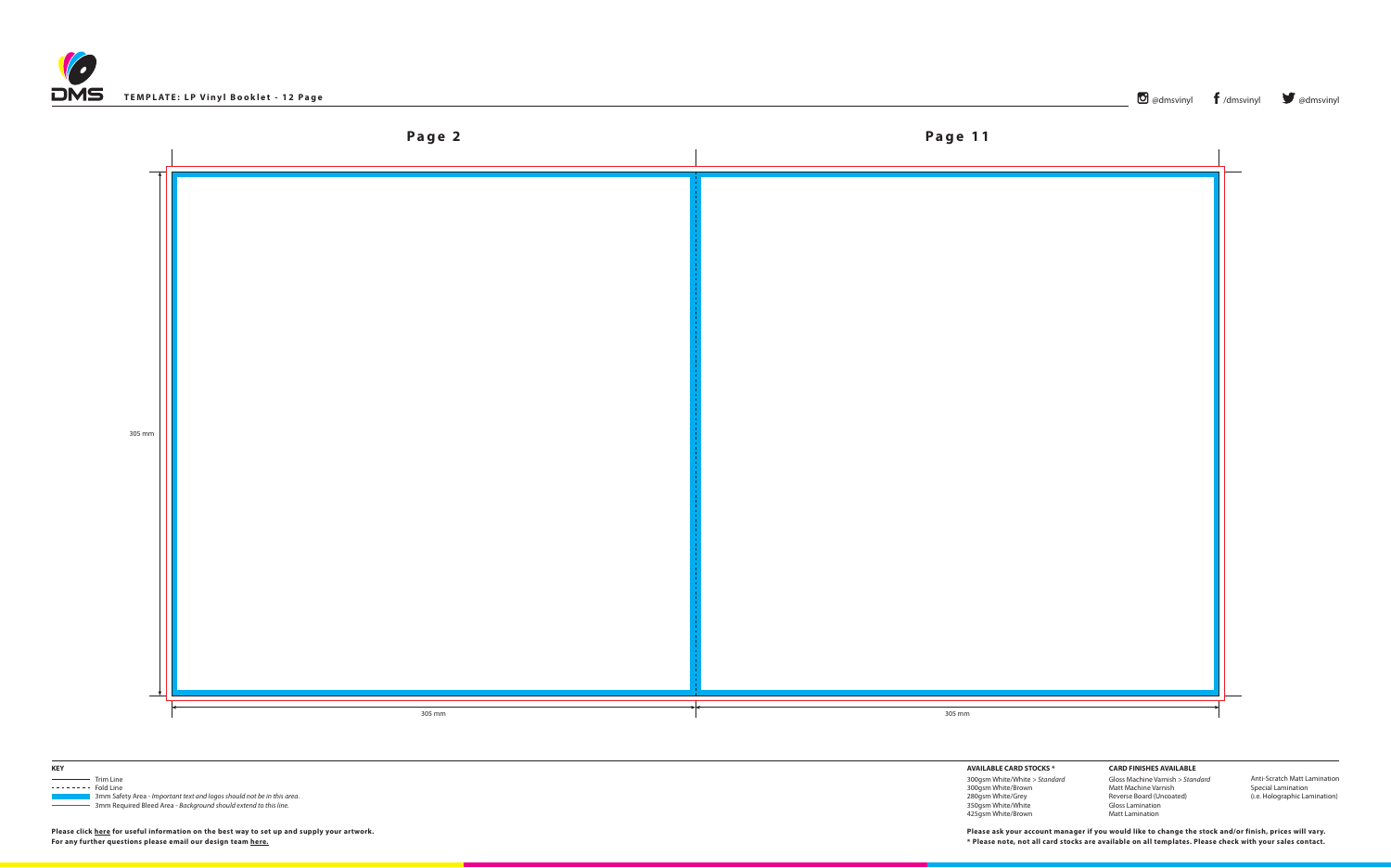





 3mm Safety Area - *Important text and logos should not be in this area*. 3mm Required Bleed Area - *Background should extend to this line.*

**AVAILABLE CARD STOCKS \***

300gsm White/White *> Standard* 300gsm White/Brown 280gsm White/Grey 350gsm White/White 425gsm White/Brown

**CARD FINISHES AVAILABLE** Gloss Machine Varnish *> Standard* Matt Machine Varnish Reverse Board (Uncoated) Gloss Lamination Matt Lamination

Anti-Scratch Matt Lamination Special Lamination (i.e. Holographic Lamination)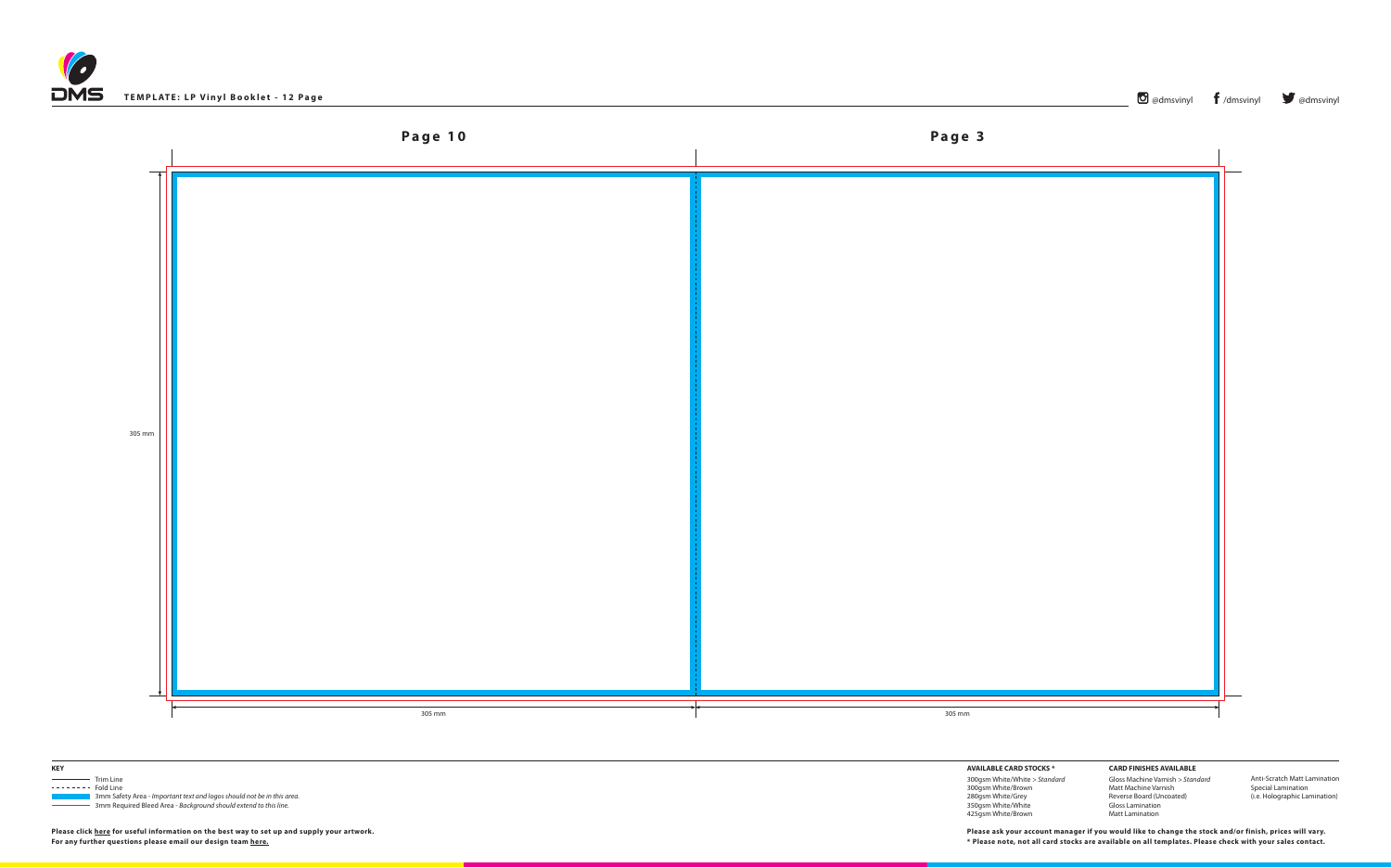





 3mm Safety Area - *Important text and logos should not be in this area*. 3mm Required Bleed Area - *Background should extend to this line.*

## **AVAILABLE CARD STOCKS \***

300gsm White/White *> Standard* 300gsm White/Brown 280gsm White/Grey 350gsm White/White 425gsm White/Brown

**CARD FINISHES AVAILABLE** Gloss Machine Varnish *> Standard* Matt Machine Varnish Reverse Board (Uncoated) Gloss Lamination Matt Lamination

Anti-Scratch Matt Lamination Special Lamination (i.e. Holographic Lamination)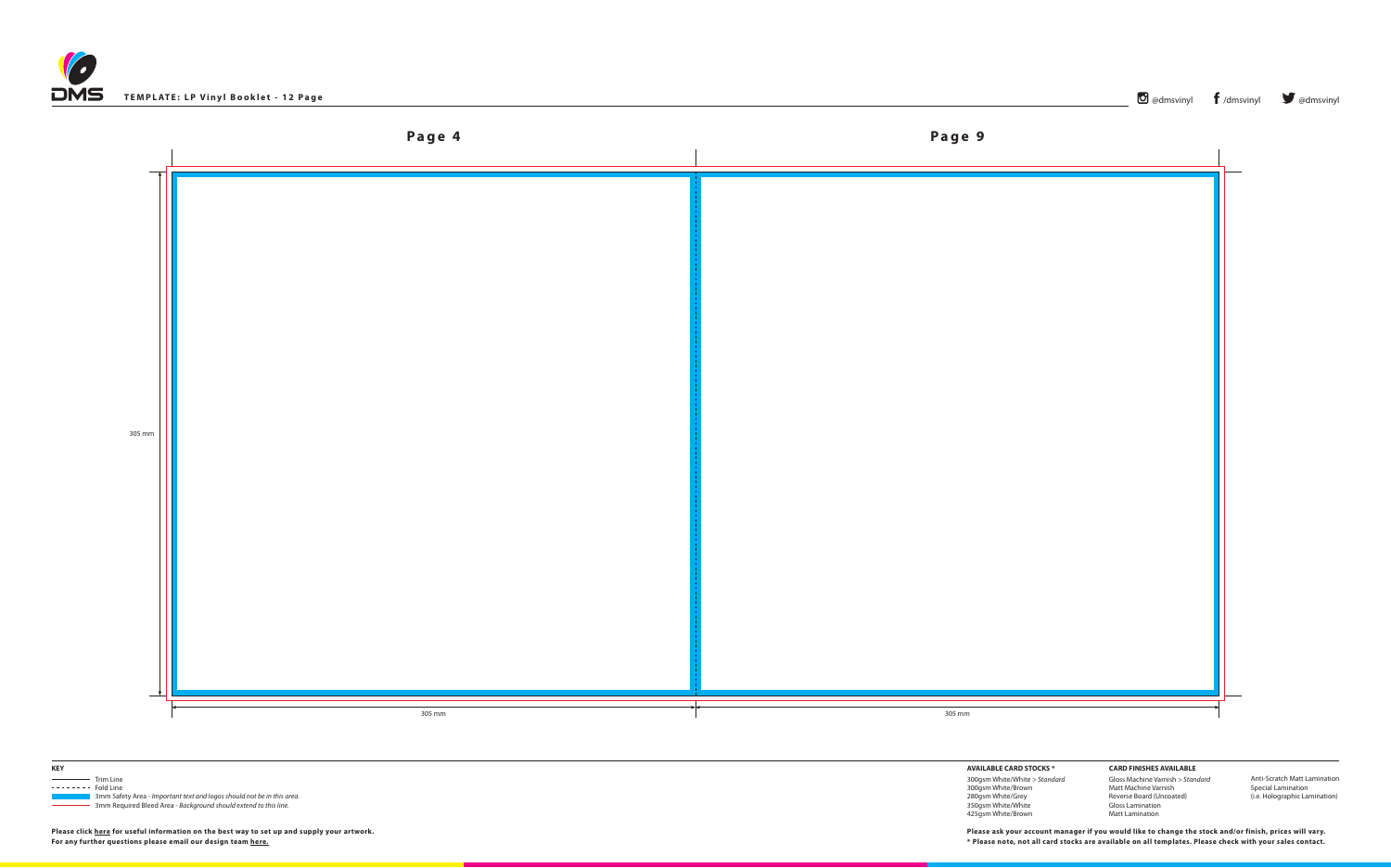





 3mm Safety Area - *Important text and logos should not be in this area*. 3mm Required Bleed Area - *Background should extend to this line.*

**AVAILABLE CARD STOCKS \***

300gsm White/White *> Standard* 300gsm White/Brown 280gsm White/Grey 350gsm White/White 425gsm White/Brown

**CARD FINISHES AVAILABLE** Gloss Machine Varnish *> Standard* Matt Machine Varnish Reverse Board (Uncoated) Gloss Lamination Matt Lamination

Anti-Scratch Matt Lamination Special Lamination (i.e. Holographic Lamination)